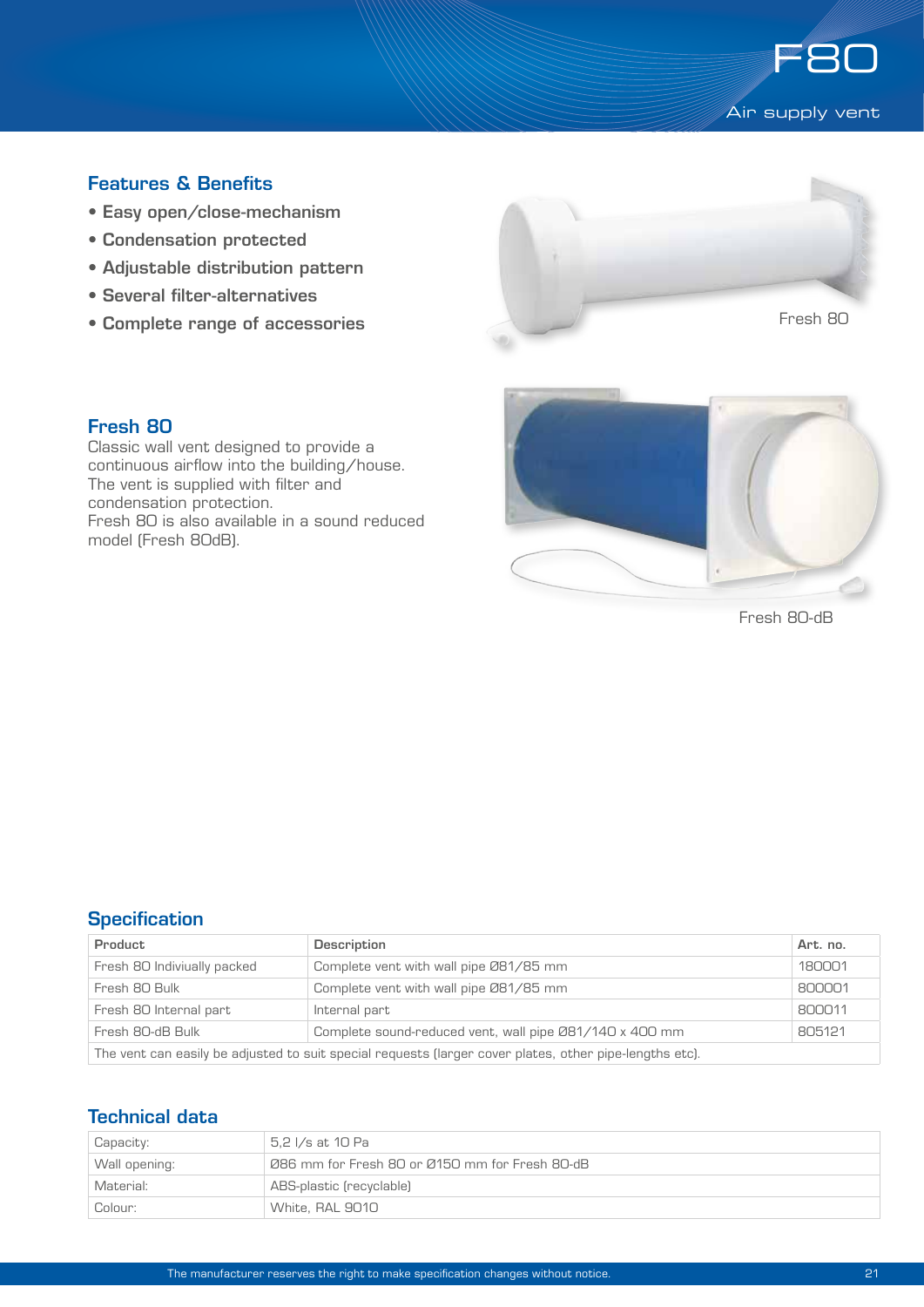# Description/function

## **Standard**

Air supply vent for wall mounting. The vent is capable of providing the room with large quantities of fresh air without causing draught. A complete set contain internal part, 2 x 150 mm-pipes and external grille. The pipes fit telescopically which provides a flexible join.

#### Internal part

The internal part is supplied with standard filter and condensation protection. The vent can easily be open/closed with the pull cord. Minimum-flow can be set by adjusting the setting screw (see illustration below). The distribution pattern can be adjusted by using an air deflector (accessory). The vent has three filter-alternatives; Standard filter (dust & insect filter), Pollen filter (EU3) and Environmental filter (EU7).

#### Sound-reduced vent

The sound-reduced model has another wall pipe compared with standard. Besides the dB-pipe it also contain two coverplates (#165). The internal adapter is shorten in order to give optimal sound-reduction.

The pipe length is 400mm as standard but can easily be cut to requested length (max.1200mm).

## **Mounting**

A high placing is recommended preferably above a radiator. With this solution the incoming air mixes with the convection flow of warm air, ensuring maximum comfort. When using the vent in rooms with underfloorheating we recommend to use an air deflector (ensures a better mix of air and prevents draught, accessory).

## Minimum-flow setting

The minimumflow is set by taking off the front cover (from shut position). Insert a small screwdriver into the rim and pull the cover outwards. The vent opening is infinitely

variable by adjusting the setting screw.

| Fresh 80, Ø85mm |                           |        |  |  |
|-----------------|---------------------------|--------|--|--|
| Pos.            | Description               | Art no |  |  |
|                 | Fresh 80 Internal part    | 800011 |  |  |
| 2               | Wall pipe 081/85 x 150 mm | 800150 |  |  |
| З               | External grille #115      | 801151 |  |  |



| Fresh 80-dB, Ø140mm |                                                  |        |  |  |
|---------------------|--------------------------------------------------|--------|--|--|
| Pos.                | Description                                      | Art no |  |  |
|                     | Fresh 80 Internal part incl. cover-plate<br>#165 | 805001 |  |  |
| 2                   | dB-pipe 081/140 x 400 mm                         | 806004 |  |  |
| 3                   | External dB-grille incl cover plate<br>$#165$ mm | 805161 |  |  |



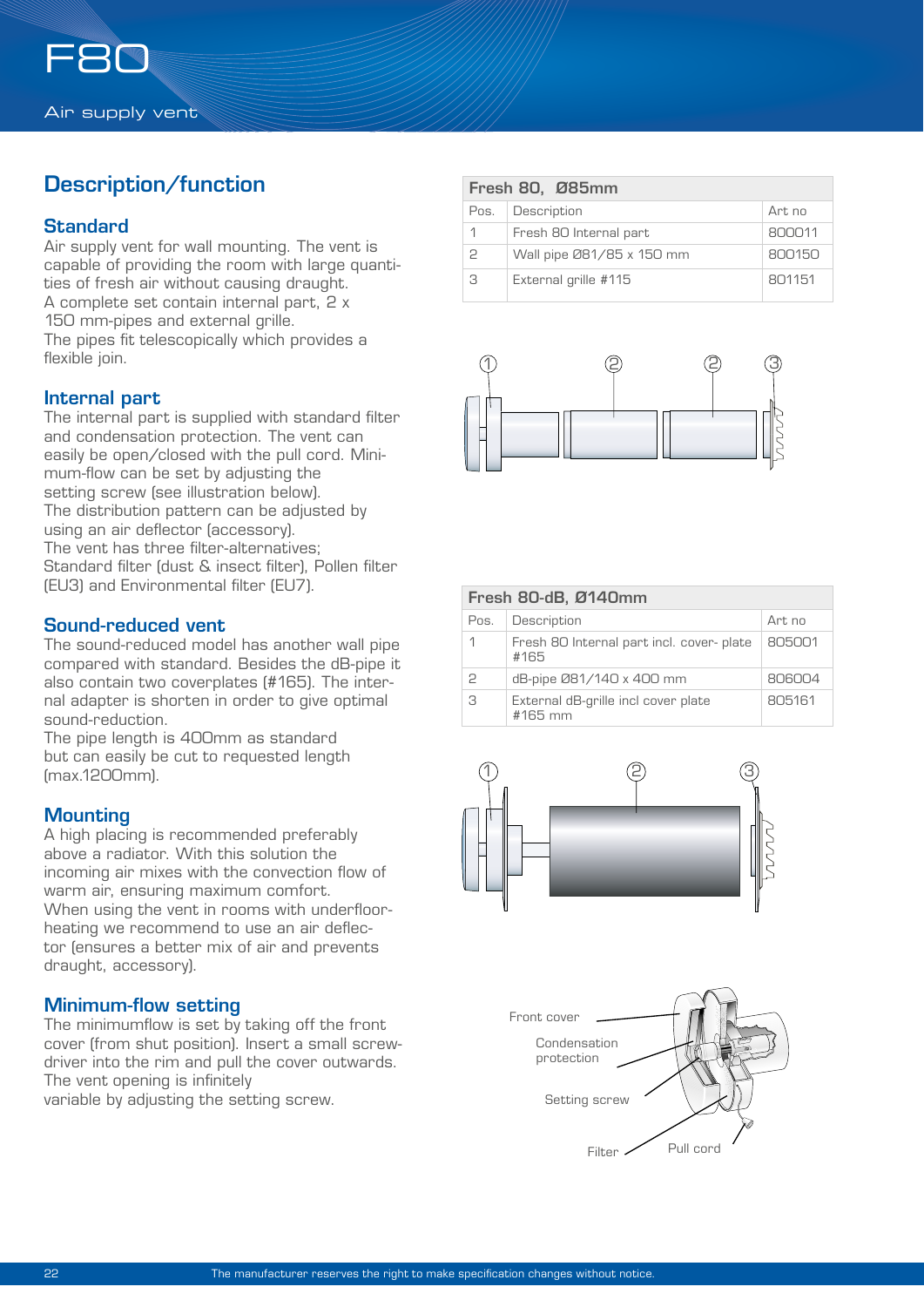

| Technical data Fresh 80    |                                                         |  |  |  |
|----------------------------|---------------------------------------------------------|--|--|--|
| Capacity at 10 Pa:         | $5.2 \frac{\text{1}}{\text{s}}$                         |  |  |  |
| Hole opening:              | Min. Ø86 mm                                             |  |  |  |
| Max wall thickness:        | 360 mm. Additional wall pipes<br>are available (150mm). |  |  |  |
| Material:                  | ABS-plastic (recyclable)                                |  |  |  |
| Colour:                    | White, RAL 9010                                         |  |  |  |
| Sound reduction Dn.e.w     | 35dB                                                    |  |  |  |
| Technical data Fresh 80-dB |                                                         |  |  |  |
| Wall opening:              | 0150 mm                                                 |  |  |  |
| Max wall thickness:        | 400 mm. For other lengths<br>please contact Fresh AB.   |  |  |  |

# **Capacity**



mm opening.

# **Dimensions**

Fresh 80



#### Sound data

The diagrams show sound-reduction with fully open vent. The calculations are based on a reference area of 10 m².







Fresh 80-dB with 200mm wall pipe. Fresh 80-dB with 300mm wall pipe. Fresh 80-dB with 400mm wall pipe.

Fresh 80-dB